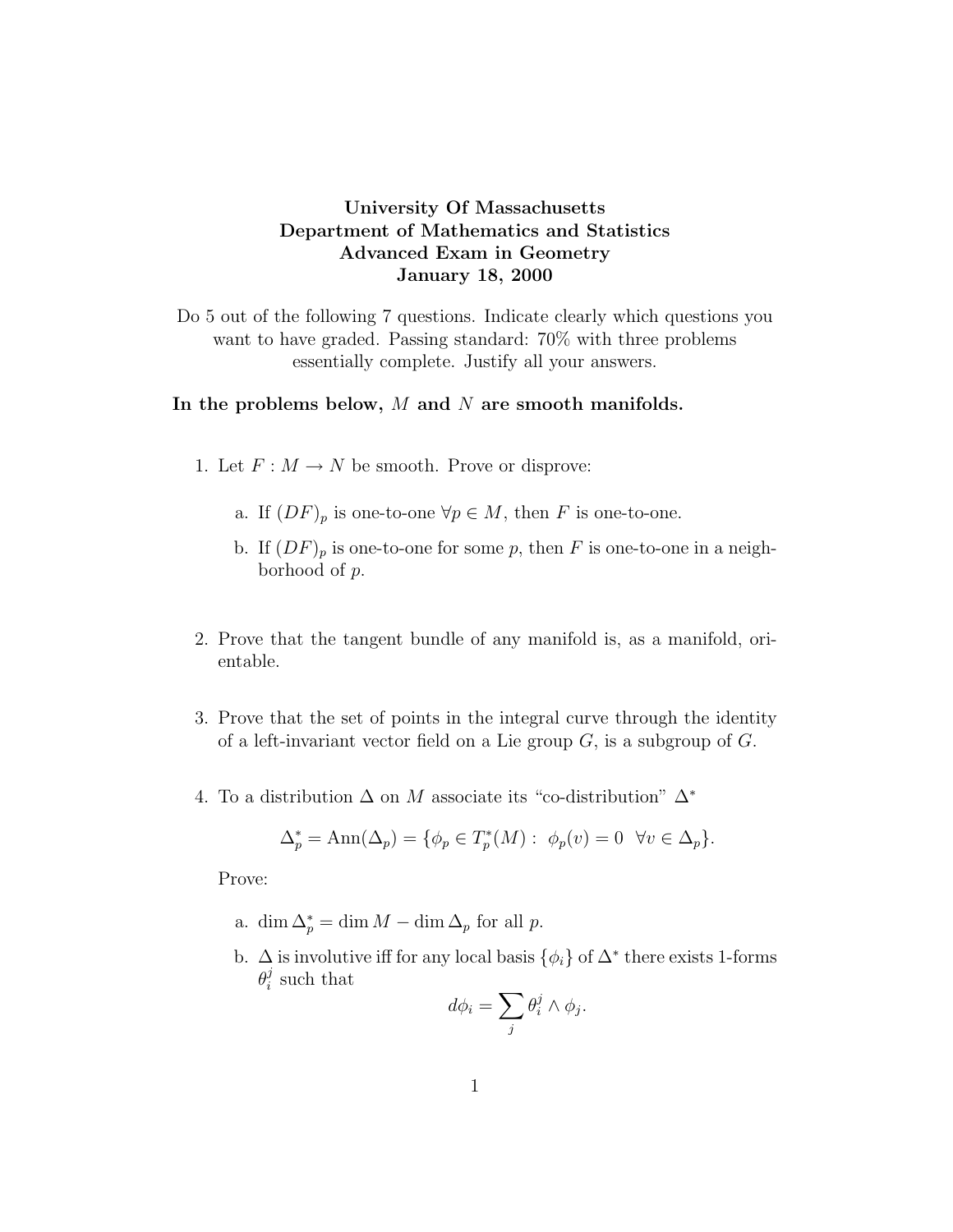5. Prove that a 1-form  $\phi$  on M is exact if and only if for every closed curve c,

$$
\int_c \phi = 0.
$$

- 6. Let  $U \subset \mathbb{R}^2$  be a domain and let  $\chi : U \to R^3$ , be an embedding endowed with the induced metric g. Let  $E = g_{11}$ ,  $F = g_{12}$ ,  $G = g_{22}$ be the components of the induced metric relative to the coordinates  $u_1, u_2$  on  $U$ .
	- a. Show that the area element on  $S = \chi(u) \subset \mathbb{R}^3$  is

$$
\Omega = \sqrt{EG - F^2} \ du_1 \wedge du_2
$$

b. Suppose that  $S$  is the graph of a function  $f$ , i.e.,

$$
\chi(u_1, u_2) = (u_1, u_2, f(u_1, u_2))
$$

Write  $\int_U \Omega$  as an ordinary double integral on U, recovering the calculus formula

Area of(S) = 
$$
\int_{U} \sqrt{(\frac{\partial f}{\partial u_1})^2 + (\frac{\partial f}{\partial u_2})^2 + 1} dudv
$$

7. Assume there exists a bilinear map

$$
*:\mathbb{R}^n\times\mathbb{R}^n\longrightarrow\mathbb{R}^n
$$

so that for each  $y \neq 0$ , both of the maps

$$
x \longmapsto x * y
$$

$$
x \longmapsto y * x
$$

are injective.